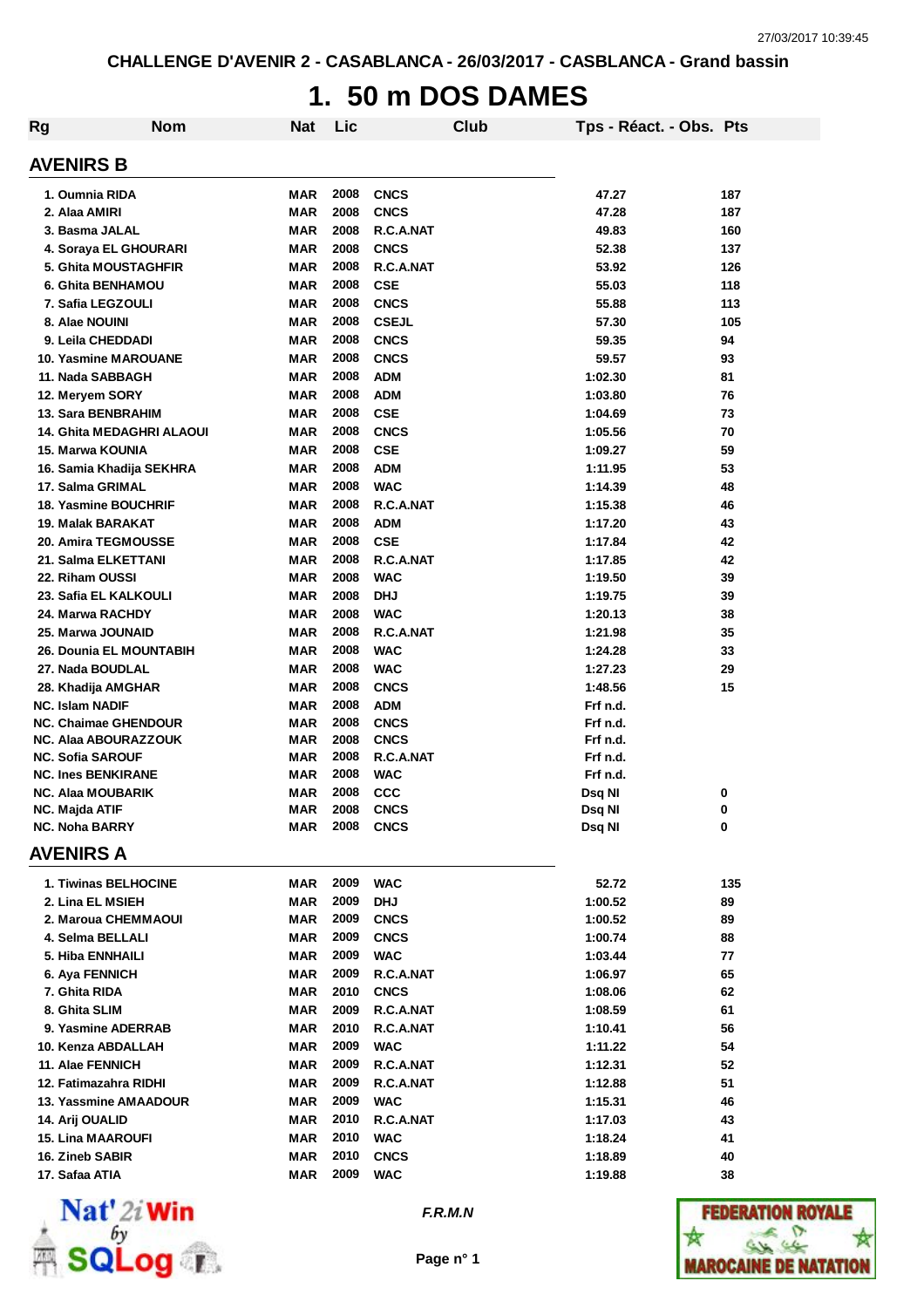# **1. 50 m DOS DAMES**

| Rg<br><b>Nom</b>                    | Nat        | <b>Lic</b> |             | Club | Tps - Réact. - Obs. Pts |    |
|-------------------------------------|------------|------------|-------------|------|-------------------------|----|
| <b>AVENIRS A</b>                    |            |            |             |      |                         |    |
| <b>18. Aicha CHAHID</b>             | MAR        | 2009       | <b>ADM</b>  |      | 1:20.11                 | 38 |
| 19. Marwa BENLAANAYA                | <b>MAR</b> | 2009       | R.C.A.NAT   |      | 1:23.34                 | 34 |
| 20. Fatima Zahra GHILANE EL HASSANI | <b>MAR</b> | 2010       | R.C.A.NAT   |      | 1:25.27                 | 31 |
| 21. Farah KOKODIL                   | <b>MAR</b> | 2010       | R.C.A.NAT   |      | 1:25.79                 | 31 |
| 22. Racha ELBROUZI                  | <b>MAR</b> | 2010       | TSC         |      | 1:27.35                 | 29 |
| 23. Sara MSALLEK                    | <b>MAR</b> | 2009       | <b>CSE</b>  |      | 1:31.75                 | 25 |
| 24. Hajar KERBOUCH                  | <b>MAR</b> | 2010       | R.C.A.NAT   |      | 1:34.82                 | 23 |
| 25. Romayssae CHAFKI                | <b>MAR</b> | 2009       | R.C.A.NAT   |      | 1:44.37                 | 17 |
| <b>26. Malak HABBOUBI</b>           | <b>MAR</b> | 2010       | <b>CNCS</b> |      | 1:45.45                 | 16 |
| <b>NC. Rania EL HABIB</b>           | <b>MAR</b> | 2009       | <b>CNCS</b> |      | Dsq NI                  | 0  |
| <b>NC. Malak JEBRI</b>              | <b>MAR</b> | 2010       | R.C.A.NAT   |      | Dsq NI                  | 0  |
| <b>NC. Ines TAOUFIK</b>             | <b>MAR</b> | 2010       | R.C.A.NAT   |      | Dsq NI                  | 0  |
| <b>NC. Hajar KASSI</b>              | <b>MAR</b> | 2009       | TSC         |      | Dsq NI                  | 0  |
| <b>NC. Yara BENSALAH</b>            | <b>MAR</b> | 2009       | <b>WAC</b>  |      | Dsq NI                  | 0  |



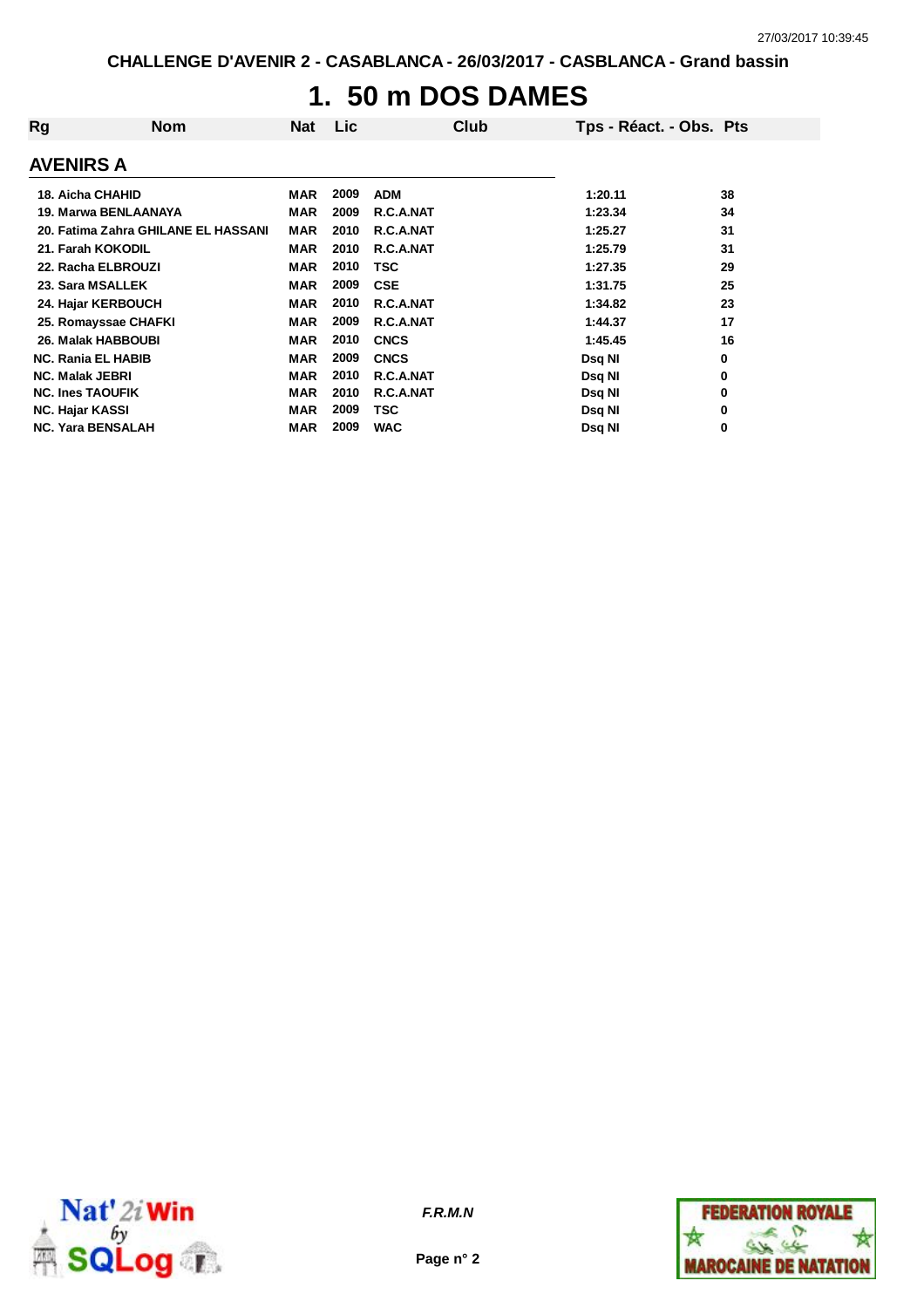### **2. 50 m DOS MESSIEURS**

| <b>Rg</b>                                           | <b>Nom</b> | <b>Nat</b> | Lic          |                           | Club |                  | Tps - Réact. - Obs. Pts |        |
|-----------------------------------------------------|------------|------------|--------------|---------------------------|------|------------------|-------------------------|--------|
| <b>AVENIRS B</b>                                    |            |            |              |                           |      |                  |                         |        |
| 1. Abderrahmane LABHAIRI                            |            | MAR        | 2008         | <b>CNCS</b>               |      | 47.54            |                         | 129    |
| 2. Mehdi BYA                                        |            | <b>MAR</b> | 2008         | <b>CNCS</b>               |      | 50.93            |                         | 105    |
| 3. Mohammed Rayane LYAMANI                          |            | <b>MAR</b> | 2008         | <b>WAC</b>                |      | 51.88            |                         | 99     |
| 4. Ilyass ESSAYEH                                   |            | <b>MAR</b> | 2008         | <b>CNCS</b>               |      | 51.90            |                         | 99     |
| 5. Yassine BOUCHTI                                  |            | <b>MAR</b> | 2008         | <b>WAC</b>                |      | 52.45            |                         | 96     |
| 6. Soultane HAMDI                                   |            | <b>MAR</b> | 2008         | <b>WAC</b>                |      | 54.19            |                         | 87     |
| 7. Rayane AKIL                                      |            | <b>MAR</b> | 2008         | <b>CSEJL</b>              |      | 54.24            |                         | 87     |
| 8. Rayane EL MSIEH                                  |            | <b>MAR</b> | 2008         | <b>DHJ</b>                |      | 54.77            |                         | 84     |
| 9. Elias BENMAAZOUZ                                 |            | <b>MAR</b> | 2008         | <b>WAC</b>                |      | 54.81            |                         | 84     |
| 10. Rayane LAALJI                                   |            | <b>MAR</b> | 2008         | <b>TSC</b>                |      | 58.44            |                         | 69     |
| 11. El Habib BENADDI                                |            | <b>MAR</b> | 2008         | <b>WAC</b>                |      | 59.08            |                         | 67     |
| <b>12. Taha MAAROUFI</b>                            |            | <b>MAR</b> | 2008         | <b>WAC</b>                |      | 59.69            |                         | 65     |
| 13. Badr RIFKI                                      |            | <b>MAR</b> | 2008         | <b>CNCS</b>               |      | 1:00.91          |                         | 61     |
| 14. Abdellah SAOUT EL HAK                           |            | <b>MAR</b> | 2008         | <b>CNCS</b>               |      | 1:01.28          |                         | 60     |
| 15. Mohammed Amine KDIDER                           |            | <b>MAR</b> | 2008         | R.C.A.NAT                 |      | 1:02.42          |                         | 57     |
| 16. Yahya TOUBELLA                                  |            | <b>MAR</b> | 2008         | <b>ADM</b>                |      | 1:02.94          |                         | 55     |
| 17. Abdelhadi ELAZHARI                              |            | <b>MAR</b> | 2008         | <b>CNCS</b>               |      | 1:03.86          |                         | 53     |
| <b>18. Riad ZOUBAIDI</b>                            |            | <b>MAR</b> | 2008         | <b>ADM</b>                |      | 1:04.51          |                         | 51     |
| 19. Zakaria KASMI                                   |            | <b>MAR</b> | 2008         | R.C.A.NAT                 |      | 1:05.34          |                         | 49     |
| 20. Abdallah OUADDI                                 |            | <b>MAR</b> | 2008         | <b>WAC</b>                |      | 1:05.98          |                         | 48     |
| 21. Adam DAALOUS                                    |            | <b>MAR</b> | 2008         | <b>CNCS</b>               |      | 1:06.38          |                         | 47     |
| 22. Salah Eddine LABHALLA                           |            | <b>MAR</b> | 2008         | <b>DHJ</b>                |      | 1:07.53          |                         | 45     |
| 23. Mohamed TOURI                                   |            | <b>MAR</b> | 2008         | <b>ADM</b>                |      | 1:09.28          |                         | 41     |
| 24. Achraf MEZDAGAT                                 |            | <b>MAR</b> | 2008         | <b>ADM</b>                |      | 1:10.19          |                         | 40     |
| 25. Abdassalam ELALLOUCHI                           |            | <b>MAR</b> | 2008         | <b>WAC</b>                |      | 1:11.53          |                         | 37     |
| 25. Karim Marwane ZEKRI                             |            | <b>MAR</b> | 2008         | <b>WAC</b>                |      | 1:11.53          |                         | 37     |
| 27. Rayane ELYOUSSOUFI                              |            | MAR        | 2008         | <b>TSC</b>                |      | 1:12.31          |                         | 36     |
| 28. Taha NOURI                                      |            | MAR        | 2008         | <b>WAC</b>                |      | 1:13.24          |                         | 35     |
| 29. Adam LARAKI                                     |            | MAR        | 2008         | <b>ADM</b>                |      | 1:21.83          |                         | 25     |
| <b>30. Ali BEN ABDELJLIL</b>                        |            | MAR        | 2008         | <b>ADM</b>                |      | 1:22.72          |                         | 24     |
| 31. Hamza MALKA                                     |            | MAR        | 2008         | <b>ADM</b>                |      | 1:23.29          |                         | 24     |
| 32. Mohammed ELKAOUTI                               |            | MAR        | 2008         | <b>DHJ</b>                |      | 1:23.63          |                         | 23     |
| 33. Marwane NAJID                                   |            | <b>MAR</b> | 2008         | <b>CSE</b>                |      | 1:24.73          |                         | 22     |
| 34. Mohammed Riyad ACHBAR                           |            | MAR        | 2008         | <b>CNCS</b>               |      | 1:26.33          |                         | 21     |
| 35. Ayoub ESSADIQI                                  |            | MAR        | 2008         | <b>ADM</b>                |      | 1:35.45          |                         | 15     |
| <b>NC. Omar KORAIT</b>                              |            | <b>MAR</b> | 2008         | <b>ADM</b>                |      | Frf n.d.         |                         |        |
| <b>NC. Reda BENAMGHAR</b>                           |            | MAR        | 2008         | <b>CNCS</b>               |      | Frf n.d.         |                         |        |
| <b>NC. Adam FRIKECH</b>                             |            | MAR        | 2008         | <b>CNCS</b>               |      | Frf n.d.         |                         |        |
| <b>NC. Mohammed Taha TOURBI</b>                     |            | MAR        | 2008         | <b>CSEJL</b>              |      | Frf n.d.         |                         |        |
| <b>NC. Anas AZIZI</b>                               |            | MAR        | 2008         | <b>TSC</b>                |      | Frf n.d.         |                         |        |
| <b>NC. Fahd EL AZHAR</b>                            |            | MAR        | 2008         | TSC                       |      | Frf n.d.         |                         |        |
| NC. Mohamed Soultane ZAKARIA                        |            | MAR        | 2008         | TSC                       |      | Frf n.d.         |                         |        |
| <b>NC. Adnane OUTHMAN</b><br><b>NC. Saad KHIALI</b> |            | MAR<br>MAR | 2008<br>2008 | <b>ADM</b><br><b>CNCS</b> |      | Dsq NI<br>Dsq NI |                         | 0<br>0 |
| <b>NC. Adam LOUCHI</b>                              |            | MAR        | 2008         | <b>DHJ</b>                |      | Dsq NI           |                         | 0      |
| <b>AVENIRS A</b>                                    |            |            |              |                           |      |                  |                         |        |
|                                                     |            |            |              |                           |      |                  |                         |        |
| 1. Mohamed Adam DAHO                                |            | MAR        | 2009         | <b>CNCS</b>               |      | 55.63            |                         | 80     |
| 2. Ahmed Ali NAMLY                                  |            | MAR        | 2010         | <b>CNCS</b>               |      | 56.72            |                         | 76     |
| 3. Mohamed Amine SIFALLAH                           |            | <b>MAR</b> | 2009         | <b>WAC</b>                |      | 57.42            |                         | 73     |
| 4. Ghali LAKRADI                                    |            | <b>MAR</b> | 2009         | <b>TSC</b>                |      | 1:04.02          |                         | 52     |
| 5. Mohammed Ziad KETTANI                            |            | MAR        | 2009         | <b>DHJ</b>                |      | 1:06.17          |                         | 47     |
| 6. Adam ZOUHAIRI                                    |            | MAR        | 2009         | <b>DHJ</b>                |      | 1:06.41          |                         | 47     |
| 7. Ahmed Yassine AFRIAD                             |            | <b>MAR</b> | 2009         | <b>CSE</b>                |      | 1:09.05          |                         | 42     |
| 8. Yasser OUAKSSIM                                  |            | MAR        | 2009         | <b>WAC</b>                |      | 1:09.41          |                         | 41     |



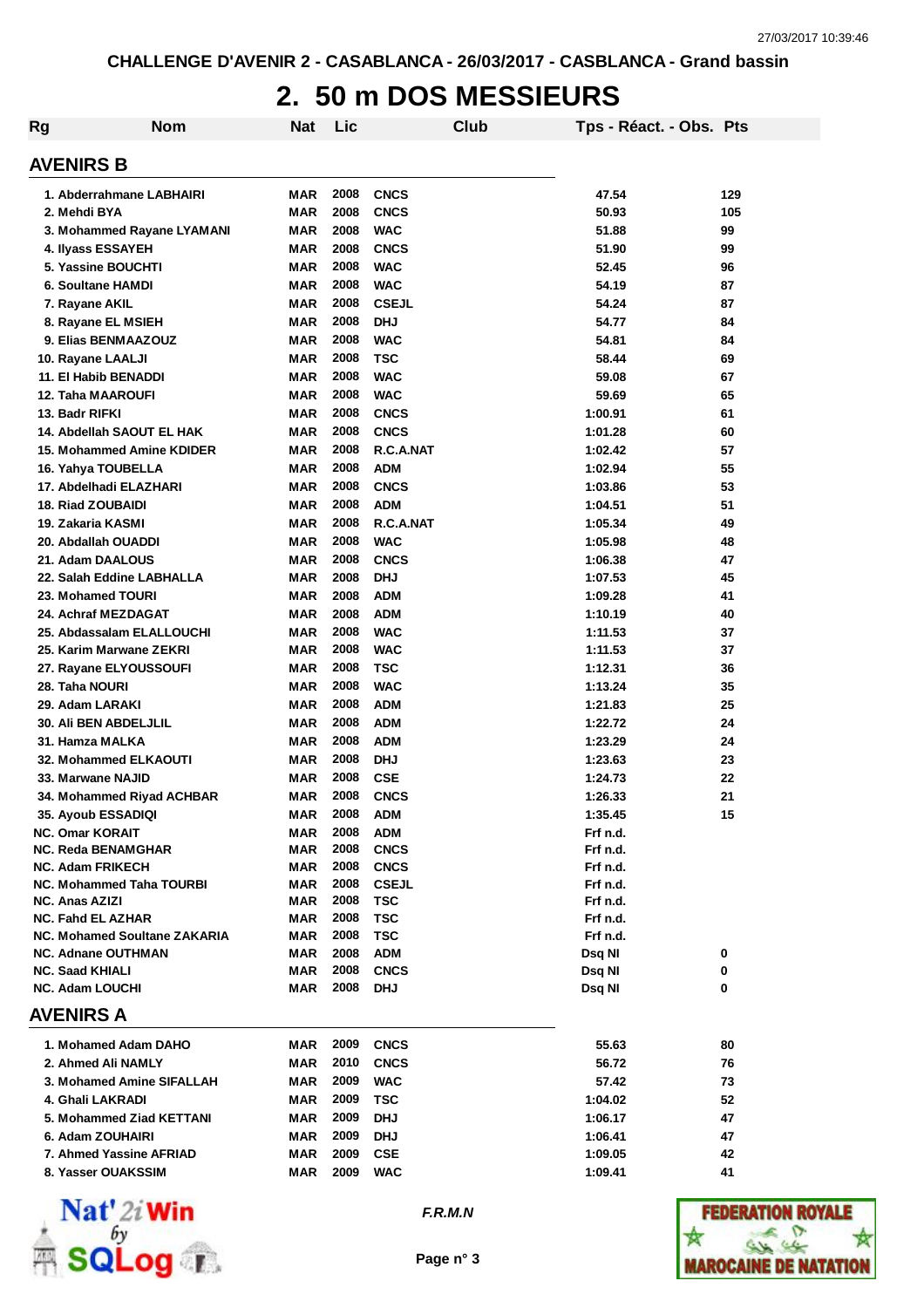## **2. 50 m DOS MESSIEURS**

| Rg                       | <b>Nom</b>                         | <b>Nat</b> | Lic  | Club        | Tps - Réact. - Obs. Pts |    |
|--------------------------|------------------------------------|------------|------|-------------|-------------------------|----|
| <b>AVENIRS A</b>         |                                    |            |      |             |                         |    |
|                          | 9. Adam ELMESKINI                  | <b>MAR</b> | 2009 | <b>CNCS</b> | 1:09.73                 | 40 |
|                          | <b>10. Ayoyb CHBIHI EL WAHOUDI</b> | <b>MAR</b> | 2009 | <b>WAC</b>  | 1:12.64                 | 36 |
| 11. Rayane STATI         |                                    | <b>MAR</b> | 2010 | <b>ADM</b>  | 1:13.33                 | 35 |
|                          | <b>12. Mohamed EN NAAMANI</b>      | <b>MAR</b> | 2009 | <b>CSE</b>  | 1:15.44                 | 32 |
|                          | 13. Ryad Yahia M'GHARI             | <b>MAR</b> | 2010 | <b>DHJ</b>  | 1:16.80                 | 30 |
|                          | 14. Rayane KADADA                  | <b>MAR</b> | 2010 | <b>CNCS</b> | 1:19.77                 | 27 |
| 15. Adam BCHIRI          |                                    | <b>MAR</b> | 2010 | <b>ADM</b>  | 1:20.59                 | 26 |
|                          | 16. Mohamed Ilyas NACHIT           | <b>MAR</b> | 2009 | <b>ADM</b>  | 1:20.63                 | 26 |
|                          | <b>16. Mohamed Amir NOUARA</b>     | <b>MAR</b> | 2010 | <b>ADM</b>  | 1:20.63                 | 26 |
|                          | 18. Mohamed Taha SENTISSI          | <b>MAR</b> | 2010 | <b>WAC</b>  | 1:21.27                 | 25 |
| 19. Sami NAJAH           |                                    | <b>MAR</b> | 2010 | <b>CNCS</b> | 1:26.50                 | 21 |
|                          | 20. Mohamed Ali ELMASTARI          | <b>MAR</b> | 2009 | <b>CNCS</b> | 1:30.41                 | 18 |
| 21. Yahya AKKAR          |                                    | <b>MAR</b> | 2010 | <b>ADM</b>  | 1:33.60                 | 16 |
|                          | 22. Mohammed Amine BENNASRI        | <b>MAR</b> | 2009 | <b>WAC</b>  | 1:37.89                 | 14 |
|                          | 23. Mustapha QUARMOUCHI            | <b>MAR</b> | 2009 | <b>ADM</b>  | 1:38.04                 | 14 |
| <b>NC. Yahya SARS</b>    |                                    | <b>MAR</b> | 2009 | <b>ADM</b>  | Frf n.d.                |    |
|                          | <b>NC. Walid GOUMARI</b>           | <b>MAR</b> | 2009 | <b>CNCS</b> | Frf n.d.                |    |
| <b>NC. Ilyas CASTERS</b> |                                    | <b>MAR</b> | 2009 | R.C.A.NAT   | Frf n.d.                |    |
|                          | <b>NC. Zakaria LABIED</b>          | <b>MAR</b> | 2010 | R.C.A.NAT   | Frf n.d.                |    |
| <b>NC. Hamza LOUZI</b>   |                                    | <b>MAR</b> | 2009 | R.C.A.NAT   | Frf n.d.                |    |
|                          | <b>NC. Ayoub KHOURCHECH</b>        | <b>MAR</b> | 2009 | <b>CCC</b>  | Dsq NI                  | 0  |
|                          | <b>NC. Khalil BELAAZIZE</b>        | <b>MAR</b> | 2009 | R.C.A.NAT   | Dsq NI                  | 0  |
|                          | <b>NC. Karim OUNASER</b>           | <b>MAR</b> | 2009 | R.C.A.NAT   | Dsg NI                  | 0  |



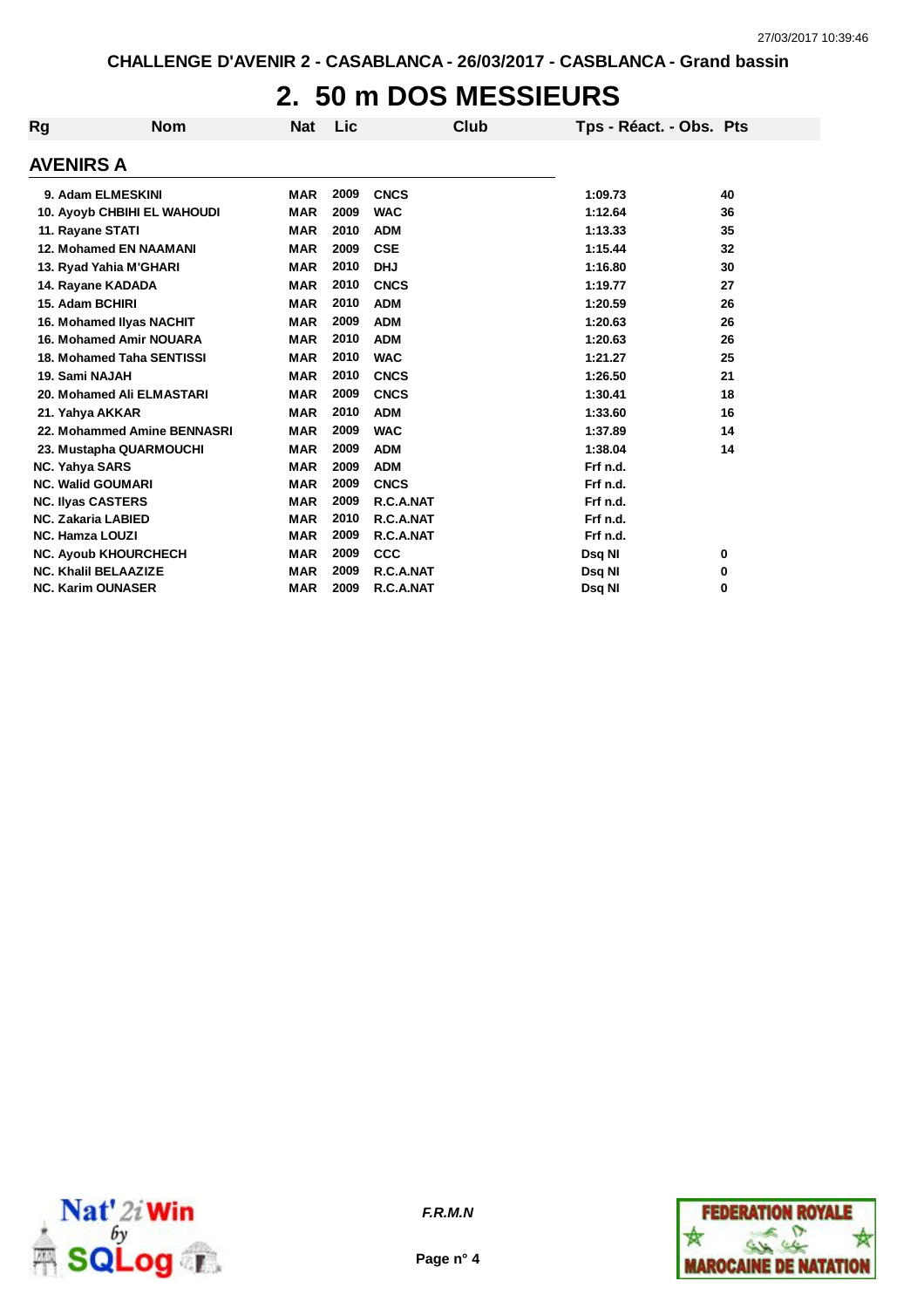### **3. 50 m NAGE LIBRE DAMES**

| Rg                     | <b>Nom</b>                       | Nat        | Lic  |             | Club | Tps - Réact. - Obs. Pts |     |
|------------------------|----------------------------------|------------|------|-------------|------|-------------------------|-----|
| <b>AVENIRS B</b>       |                                  |            |      |             |      |                         |     |
|                        | 1. Meriem NACHAT                 | <b>MAR</b> | 2008 | <b>WAC</b>  |      | 36.85                   | 267 |
|                        | 2. Zineb DEFAA                   | <b>MAR</b> | 2008 | R.C.A.NAT   |      | 38.87                   | 227 |
|                        | 3. Rim LABYAD                    | <b>MAR</b> | 2008 | <b>CSE</b>  |      | 39.44                   | 217 |
| 4. Diaa BAHI           |                                  | <b>MAR</b> | 2008 | R.C.A.NAT   |      | 44.32                   | 153 |
|                        | 4. Sofia MAKY                    | <b>MAR</b> | 2008 | <b>TSC</b>  |      | 44.32                   | 153 |
|                        | 6. Meryem EL MANSAR              | <b>MAR</b> | 2008 | R.C.A.NAT   |      | 44.66                   | 150 |
|                        | 7. Ghita Tassnim NAOUM           | <b>MAR</b> | 2008 | <b>CNCS</b> |      | 44.69                   | 149 |
|                        | 8. Rihab SERTI                   | MAR        | 2008 | CCC         |      | 45.67                   | 140 |
|                        | 9. Soraya EL GHOURARI            | <b>MAR</b> | 2008 | <b>CNCS</b> |      | 45.94                   | 137 |
|                        | 10. Ghita BENHAMOU               | <b>MAR</b> | 2008 | <b>CSE</b>  |      | 46.16                   | 135 |
|                        | 11. Sara LAANAYA                 | <b>MAR</b> | 2008 | <b>TSC</b>  |      | 49.83                   | 108 |
|                        | 12. Leila CHEDDADI               | <b>MAR</b> | 2008 | <b>CNCS</b> |      | 50.67                   | 102 |
| 13. Imane RAJI         |                                  | <b>MAR</b> | 2008 | R.C.A.NAT   |      | 50.92                   | 101 |
|                        | <b>14. Ghita MEDAGHRI ALAOUI</b> | <b>MAR</b> | 2008 | <b>CNCS</b> |      | 51.14                   | 99  |
|                        | 15. Marwa KOUNIA                 | <b>MAR</b> | 2008 | <b>CSE</b>  |      | 55.09                   | 79  |
|                        | <b>16. Alaa MOUBARIK</b>         | <b>MAR</b> | 2008 | CCC         |      | 56.13                   | 75  |
|                        | 17. Nada SABBAGH                 | <b>MAR</b> | 2008 | <b>ADM</b>  |      | 57.19                   | 71  |
|                        | 18. Meryem SORY                  | <b>MAR</b> | 2008 | <b>ADM</b>  |      | 57.32                   | 70  |
|                        | 18. Sara BENBRAHIM               | <b>MAR</b> | 2008 | <b>CSE</b>  |      | 57.32                   | 70  |
|                        | <b>20. Yasmine MAROUANE</b>      | <b>MAR</b> | 2008 | <b>CNCS</b> |      | 59.38                   | 63  |
| 21. Majda ATIF         |                                  | <b>MAR</b> | 2008 | <b>CNCS</b> |      | 1:00.59                 | 60  |
|                        | 22. Dounia EL MOUNTABIH          | <b>MAR</b> | 2008 | <b>WAC</b>  |      | 1:00.84                 | 59  |
|                        | 23. Safia LEGZOULI               | <b>MAR</b> | 2008 | <b>CNCS</b> |      | 1:01.24                 | 58  |
|                        | 24. Noha BARRY                   | MAR        | 2008 | <b>CNCS</b> |      | 1:01.28                 | 58  |
|                        | 25. Samia Khadija SEKHRA         | MAR        | 2008 | <b>ADM</b>  |      | 1:02.44                 | 54  |
|                        | 26. Salma ELKETTANI              | <b>MAR</b> | 2008 | R.C.A.NAT   |      | 1:04.80                 | 49  |
|                        | 27. Salma GRIMAL                 | <b>MAR</b> | 2008 | <b>WAC</b>  |      | 1:05.15                 | 48  |
|                        | 28. Sara EL AYAZI                | <b>MAR</b> | 2008 | <b>CNCS</b> |      | 1:05.98                 | 46  |
|                        | 29. Amira TEGMOUSSE              | MAR        | 2008 | <b>CSE</b>  |      | 1:06.46                 | 45  |
|                        | 30. Malak BARAKAT                | MAR        | 2008 | <b>ADM</b>  |      | 1:07.09                 | 44  |
|                        | 31. Marwa RACHDY                 | MAR        | 2008 | <b>WAC</b>  |      | 1:07.91                 | 42  |
|                        | 32. Riham OUSSI                  | MAR        | 2008 | <b>WAC</b>  |      | 1:10.84                 | 37  |
|                        | 33. Yasmine BOUCHRIF             | MAR        | 2008 | R.C.A.NAT   |      | 1:13.09                 | 34  |
|                        | 34. Aya SARHANE                  | <b>MAR</b> | 2008 | <b>CNCS</b> |      | 1:14.03                 | 32  |
|                        | 35. Safia EL KALKOULI            | MAR        | 2008 | <b>DHJ</b>  |      | 1:18.14                 | 28  |
|                        | 36. Malak FIJLANE                | <b>MAR</b> | 2008 | <b>CNCS</b> |      | 1:21.41                 | 24  |
|                        | 37. Nada BOUDLAL                 | MAR        | 2008 | <b>WAC</b>  |      | 1:25.79                 | 21  |
|                        | 38. Amal BAHAFID                 | MAR        | 2008 | <b>CNCS</b> |      | 1:27.09                 | 20  |
|                        | 39. Khadija AMGHAR               | MAR        | 2008 | <b>CNCS</b> |      | 1:40.55                 | 13  |
| <b>NC. Islam NADIF</b> |                                  | MAR        | 2008 | <b>ADM</b>  |      | Frf n.d.                |     |
|                        | <b>NC. Chaimae GHENDOUR</b>      | MAR        | 2008 | <b>CNCS</b> |      | Frf n.d.                |     |
|                        | <b>NC. Alaa ABOURAZZOUK</b>      | MAR        | 2008 | <b>CNCS</b> |      | Frf n.d.                |     |
|                        | NC. Kenza BOUSLAMTI              | MAR        | 2008 | TSC         |      | Frf n.d.                |     |
|                        | <b>NC. Ines BENKIRANE</b>        | MAR        | 2008 | <b>WAC</b>  |      | Frf n.d.                |     |
|                        | <b>NC. Imane AIT LIMAME</b>      | MAR        | 2008 | <b>CNCS</b> |      | Abandon                 | 0   |
| <b>AVENIRS A</b>       |                                  |            |      |             |      |                         |     |
|                        | 1. Tiwinas BELHOCINE             | MAR        | 2009 | <b>WAC</b>  |      | 44.69                   | 149 |
|                        | 2. Hiba KHALLAD                  | MAR        | 2009 | TSC         |      | 45.40                   | 142 |
|                        | 3. Lina EL MSIEH                 | MAR        | 2009 | <b>DHJ</b>  |      | 53.58                   | 86  |
|                        | 3. Hiba ENNHAILI                 | MAR        | 2009 | <b>WAC</b>  |      | 53.58                   | 86  |
|                        | 5. Selma BELLALI                 | MAR        | 2009 | <b>CNCS</b> |      | 55.21                   | 79  |
|                        | 6. Kenza ABDALLAH                | MAR        | 2009 | <b>WAC</b>  |      | 56.78                   | 73  |
| 7. Ghita RIDA          |                                  | MAR        | 2010 | <b>CNCS</b> |      | 59.19                   | 64  |
|                        | 8. Basma BOUAKIL EL IDRISSI      | MAR        | 2009 | <b>CNCS</b> |      | 59.58                   | 63  |
|                        |                                  |            |      |             |      |                         |     |



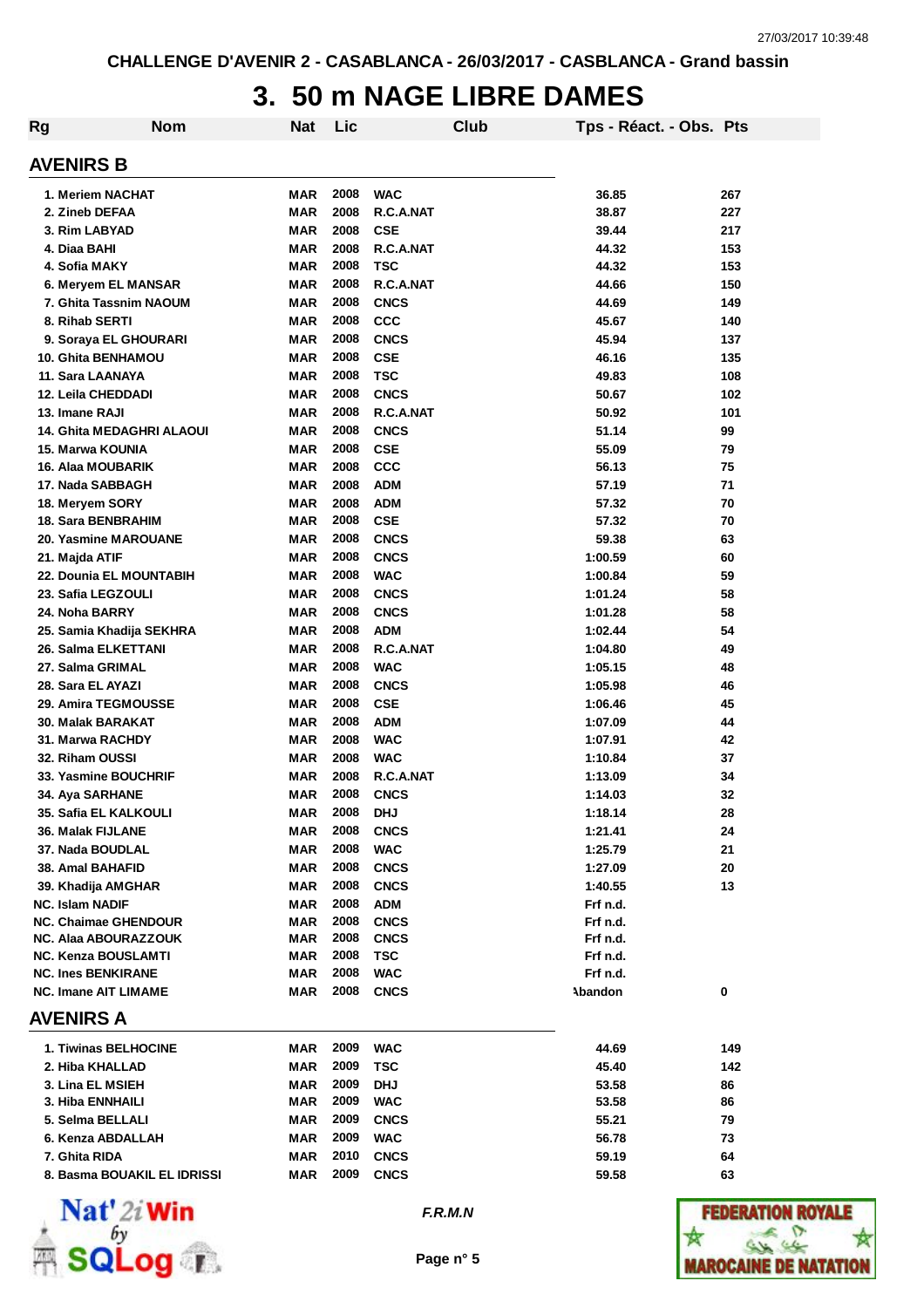## **3. 50 m NAGE LIBRE DAMES**

| Rg                      | <b>Nom</b>                | <b>Nat</b> | Lic  | <b>Club</b> | Tps - Réact. - Obs. Pts |    |
|-------------------------|---------------------------|------------|------|-------------|-------------------------|----|
| AVENIRS A               |                           |            |      |             |                         |    |
| 9. Safaa ATIA           |                           | <b>MAR</b> | 2009 | <b>WAC</b>  | 1:02.84                 | 53 |
| 10. Zineb SABIR         |                           | <b>MAR</b> | 2010 | <b>CNCS</b> | 1:02.98                 | 53 |
|                         | 11. Fatimazahra DOUHA     | <b>MAR</b> | 2010 | R.C.A.NAT   | 1:03.56                 | 52 |
|                         | 12. Yassmine AMAADOUR     | <b>MAR</b> | 2009 | <b>WAC</b>  | 1:04.03                 | 50 |
|                         | <b>13. Lina MAAROUFI</b>  | <b>MAR</b> | 2010 | <b>WAC</b>  | 1:04.19                 | 50 |
| 14. Sara MSALLEK        |                           | <b>MAR</b> | 2009 | <b>CSE</b>  | 1:08.69                 | 41 |
| <b>15. Aicha CHAHID</b> |                           | <b>MAR</b> | 2009 | <b>ADM</b>  | 1:09.34                 | 40 |
|                         | 16. Dania BELADEL         | <b>MAR</b> | 2009 | <b>CNCS</b> | 1:09.56                 | 39 |
|                         | 17. Racha ELBROUZI        | <b>MAR</b> | 2010 | <b>TSC</b>  | 1:12.25                 | 35 |
| 18. Hajar KASSI         |                           | <b>MAR</b> | 2009 | <b>TSC</b>  | 1:12.42                 | 35 |
| <b>19. Ines TAOUFIK</b> |                           | <b>MAR</b> | 2010 | R.C.A.NAT   | 1:17.23                 | 29 |
|                         | 20. Souha BELHOUJI        | <b>MAR</b> | 2009 | <b>TSC</b>  | 1:19.06                 | 27 |
|                         | 20. Yara BENSALAH         | <b>MAR</b> | 2009 | <b>WAC</b>  | 1:19.06                 | 27 |
| 22. Oumnia TAIS         |                           | <b>MAR</b> | 2009 | <b>CNCS</b> | 1:23.55                 | 22 |
|                         | 23. Malak HABBOUBI        | <b>MAR</b> | 2010 | <b>CNCS</b> | 1:24.22                 | 22 |
|                         | 24. Marwa BENLAANAYA      | <b>MAR</b> | 2009 | R.C.A.NAT   | 1:25.41                 | 21 |
| 25. Rym HAIDA           |                           | <b>MAR</b> | 2010 | <b>CNCS</b> | 1:25.61                 | 21 |
| 26. Arij OUALID         |                           | <b>MAR</b> | 2010 | R.C.A.NAT   | 1:27.07                 | 20 |
| 27. Assiya TABIT        |                           | <b>MAR</b> | 2009 | <b>CNCS</b> | 1:31.64                 | 17 |
| 28. Yasmine RAZIK       |                           | <b>MAR</b> | 2009 | <b>CNCS</b> | 1:36.89                 | 14 |
| 29. Soundos ATYA        |                           | <b>MAR</b> | 2009 | <b>TSC</b>  | 1:44.88                 | 11 |
|                         | 30. Romayssae CHAFKI      | <b>MAR</b> | 2009 | R.C.A.NAT   | 1:47.90                 | 10 |
|                         | 31. Hajar KERBOUCH        | <b>MAR</b> | 2010 | R.C.A.NAT   | 1:48.50                 | 10 |
| <b>NC. Aya GUEJAJ</b>   |                           | <b>MAR</b> | 2009 | <b>CNCS</b> | Frf n.d.                |    |
|                         | <b>NC. Imane CHARKOUT</b> | <b>MAR</b> | 2009 | <b>CNCS</b> | Frf n.d.                |    |





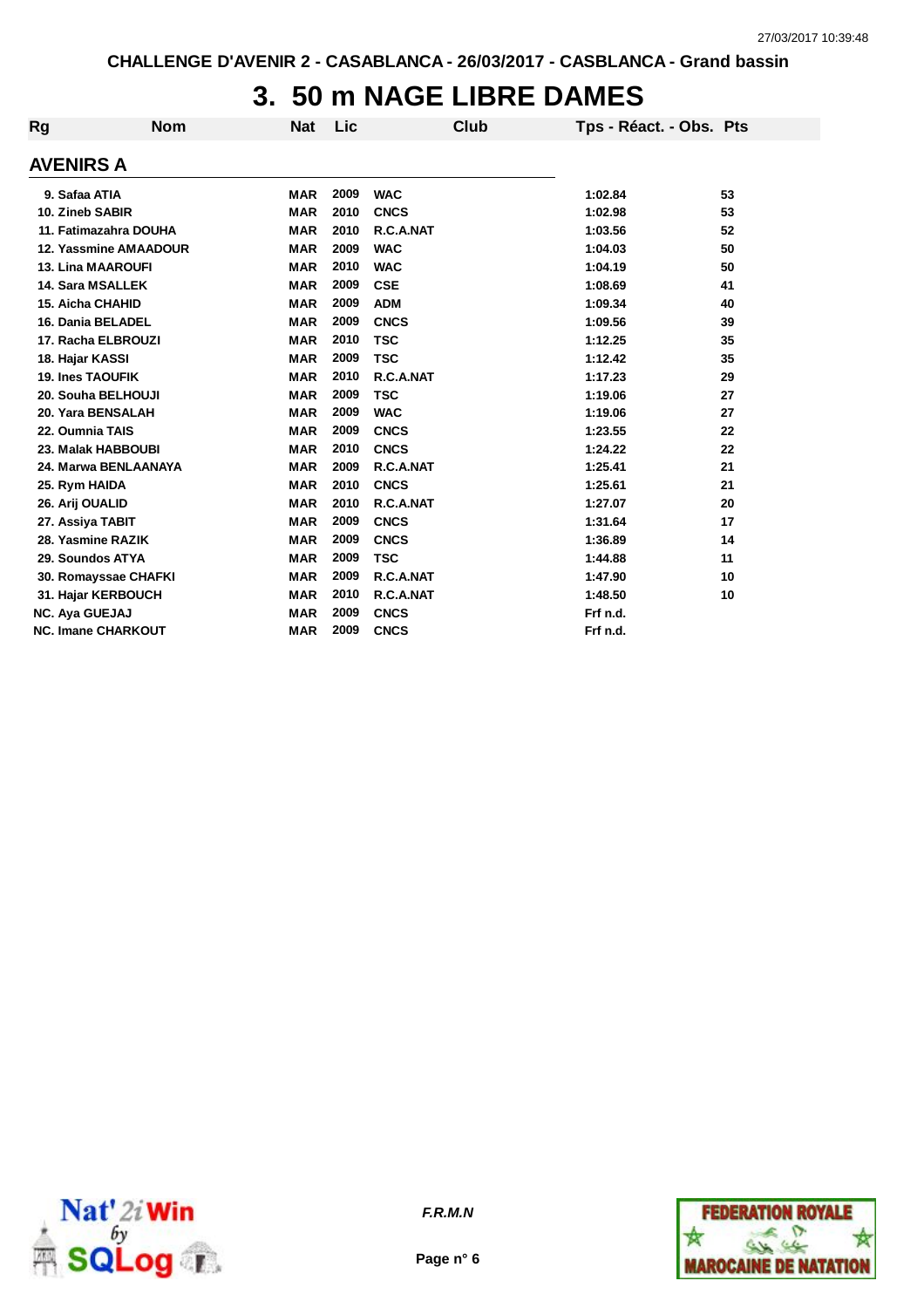# **4. 50 m NAGE LIBRE MESSIEURS**

| Rg | <b>Nom</b>                                               | <b>Nat</b> | Lic          |                            | Club | Tps - Réact. - Obs. Pts |     |
|----|----------------------------------------------------------|------------|--------------|----------------------------|------|-------------------------|-----|
|    | <b>AVENIRS B</b>                                         |            |              |                            |      |                         |     |
|    | 1. Hamza KELLA                                           | <b>MAR</b> | 2008         | <b>ADM</b>                 |      | 35.78                   | 199 |
|    | 2. Mohamed Ayoub HAJOUANE                                | <b>MAR</b> | 2008         | R.C.A.NAT                  |      | 36.22                   | 192 |
|    | 3. Ahmed Arrayane EDDARI                                 | <b>MAR</b> | 2008         | R.C.A.NAT                  |      | 39.53                   | 148 |
|    | 4. Yahya EL AZZAOUI                                      | <b>MAR</b> | 2008         | <b>WAC</b>                 |      | 39.77                   | 145 |
|    | 5. Zakaria MAHASSINE                                     | <b>MAR</b> | 2008         | <b>ADM</b>                 |      | 41.41                   | 128 |
|    | 6. Yassine BOUCHTI                                       | <b>MAR</b> | 2008         | <b>WAC</b>                 |      | 41.63                   | 126 |
|    | 7. Adnane OUTHMAN                                        | <b>MAR</b> | 2008         | <b>ADM</b>                 |      | 42.31                   | 120 |
|    | 7. El Habib BENADDI                                      | <b>MAR</b> | 2008         | <b>WAC</b>                 |      | 42.31                   | 120 |
|    | 9. Mohamed Amine BCHIRI                                  | <b>MAR</b> | 2008         | <b>ADM</b>                 |      | 44.06                   | 106 |
|    | 10. Soultane HAMDI                                       | <b>MAR</b> | 2008         | <b>WAC</b>                 |      | 44.81                   | 101 |
|    | 11. Reda SELLEK                                          | <b>MAR</b> | 2008         | <b>CNCS</b>                |      | 45.45                   | 97  |
|    | 11. Elias BENMAAZOUZ                                     | MAR        | 2008         | <b>WAC</b>                 |      | 45.45                   | 97  |
|    | 13. Rayane LAALJI                                        | <b>MAR</b> | 2008         | <b>TSC</b>                 |      | 45.91                   | 94  |
|    | 14. Abdassalam ELALLOUCHI                                | <b>MAR</b> | 2008         | <b>WAC</b>                 |      | 47.09                   | 87  |
|    | <b>15. Riad ZOUBAIDI</b>                                 | <b>MAR</b> | 2008         | <b>ADM</b>                 |      | 47.66                   | 84  |
|    | 16. Rayane EL MSIEH                                      | MAR        | 2008         | <b>DHJ</b>                 |      | 47.72                   | 84  |
|    | 17. Mehdi BYA                                            | MAR        | 2008         | <b>CNCS</b>                |      | 47.73                   | 84  |
|    | 18. Rayane AKIL                                          | MAR        | 2008         | <b>CSEJL</b>               |      | 48.44                   | 80  |
|    | 19. Abdellah SAOUT EL HAK                                | MAR        | 2008         | <b>CNCS</b>                |      | 48.59                   | 79  |
|    | 20. Badr RIFKI                                           | <b>MAR</b> | 2008         | <b>CNCS</b>                |      | 50.61                   | 70  |
|    | 21. Adam LOUCHI                                          | MAR        | 2008         | <b>DHJ</b>                 |      | 50.82                   | 69  |
|    | 22. Adam DAALOUS                                         | MAR        | 2008         | <b>CNCS</b>                |      | 51.53                   | 66  |
|    | 23. Abdallah OUADDI                                      | <b>MAR</b> | 2008         | <b>WAC</b>                 |      | 53.66                   | 59  |
|    | 24. Ahmed CHOUKRY                                        | <b>MAR</b> | 2008         | <b>CNCS</b>                |      | 53.68                   | 59  |
|    | 25. Salah Eddine LABHALLA                                | <b>MAR</b> | 2008         | <b>DHJ</b>                 |      | 54.64                   | 56  |
|    | 26. Adam LARAKI                                          | <b>MAR</b> | 2008         | <b>ADM</b>                 |      | 54.80                   | 55  |
|    | 27. Saad KHIALI                                          | <b>MAR</b> | 2008         | <b>CNCS</b>                |      | 56.43                   | 50  |
|    | 28. Rayane ELYOUSSOUFI                                   | <b>MAR</b> | 2008         | <b>TSC</b>                 |      | 56.78                   | 49  |
|    | 29. Abdelhadi ELAZHARI                                   | MAR        | 2008         | <b>CNCS</b>                |      | 57.16                   | 48  |
|    | <b>30. Mohamed TOURI</b>                                 | <b>MAR</b> | 2008         | <b>ADM</b>                 |      | 57.58                   | 47  |
|    | 31. Omar BENLAANAYA                                      | <b>MAR</b> | 2008         | R.C.A.NAT                  |      | 59.19                   | 44  |
|    | 32. Mohammed ELKAOUTI                                    | <b>MAR</b> | 2008         | <b>DHJ</b>                 |      | 1:00.33                 | 41  |
|    | 33. Achraf MEZDAGAT                                      | MAR        | 2008         | <b>ADM</b>                 |      | 1:00.97                 | 40  |
|    | 34. Karim Marwane ZEKRI                                  | MAR        | 2008         | <b>WAC</b>                 |      | 1:01.11                 | 40  |
|    | 35. Yahya TOUBELLA                                       | MAR        | 2008         | <b>ADM</b>                 |      | 1:01.63                 | 39  |
|    | 36. Marwane NAJID                                        | MAR        | 2008         | <b>CSE</b>                 |      | 1:03.63                 | 35  |
|    | 37. Hamza BELMOUADDINE                                   | MAR        | 2008         | R.C.A.NAT                  |      | 1:06.39                 | 31  |
|    | 38. Taha NOURI                                           | <b>MAR</b> | 2008         | <b>WAC</b>                 |      | 1:06.69                 | 30  |
|    | 39. Ayoub ESSADIQI                                       | <b>MAR</b> | 2008         | <b>ADM</b>                 |      | 1:12.21                 | 24  |
|    | 40. Ahmed Reda FIJLANE                                   | MAR        | 2008         | <b>CNCS</b>                |      | 1:18.63                 | 18  |
|    | 41. Mohammed Riyad ACHBAR                                | MAR        | 2008         | <b>CNCS</b>                |      | 1:18.66                 | 18  |
|    | 42. Hamza MALKA                                          | MAR        | 2008         | ADM                        |      | 1:20.38                 | 17  |
|    | 43. Ali BEN ABDELJLIL                                    | MAR        | 2008         | <b>ADM</b>                 |      | 1:21.03                 | 17  |
|    | 44. Zaid TIMOUYASSE                                      | MAR        | 2008         | <b>CNCS</b>                |      | 1:29.41                 | 12  |
|    | <b>NC. Omar KORAIT</b>                                   | MAR        | 2008         | <b>ADM</b>                 |      | Frf n.d.                |     |
|    | NC. Reda BENAMGHAR                                       | MAR        | 2008         | <b>CNCS</b>                |      | Frf n.d.                |     |
|    | <b>NC. Adam FRIKECH</b>                                  | MAR        | 2008         | <b>CNCS</b>                |      | Frf n.d.                |     |
|    | <b>NC. Adam MOSSADDIK</b>                                | MAR        | 2008<br>2008 | <b>CNCS</b>                |      | Frf n.d.                |     |
|    | <b>NC. Mohammed Taha TOURBI</b><br><b>NC. Anas AZIZI</b> | MAR<br>MAR | 2008         | <b>CSEJL</b><br><b>TSC</b> |      | Frf n.d.<br>Frf n.d.    |     |
|    | <b>NC. Fahd EL AZHAR</b>                                 | MAR        | 2008         | <b>TSC</b>                 |      | Frf n.d.                |     |
|    | <b>NC. Mohamed Soultane ZAKARIA</b>                      | MAR        | 2008         | TSC                        |      | Frf n.d.                |     |
|    |                                                          |            |              |                            |      |                         |     |

#### **AVENIRS A**

| Nat' 2i Win        |  |
|--------------------|--|
|                    |  |
| <b>Exact SQLog</b> |  |

**1. Yasser EZZIDI MAR 2009 R.C.A.NAT 39.47 148**

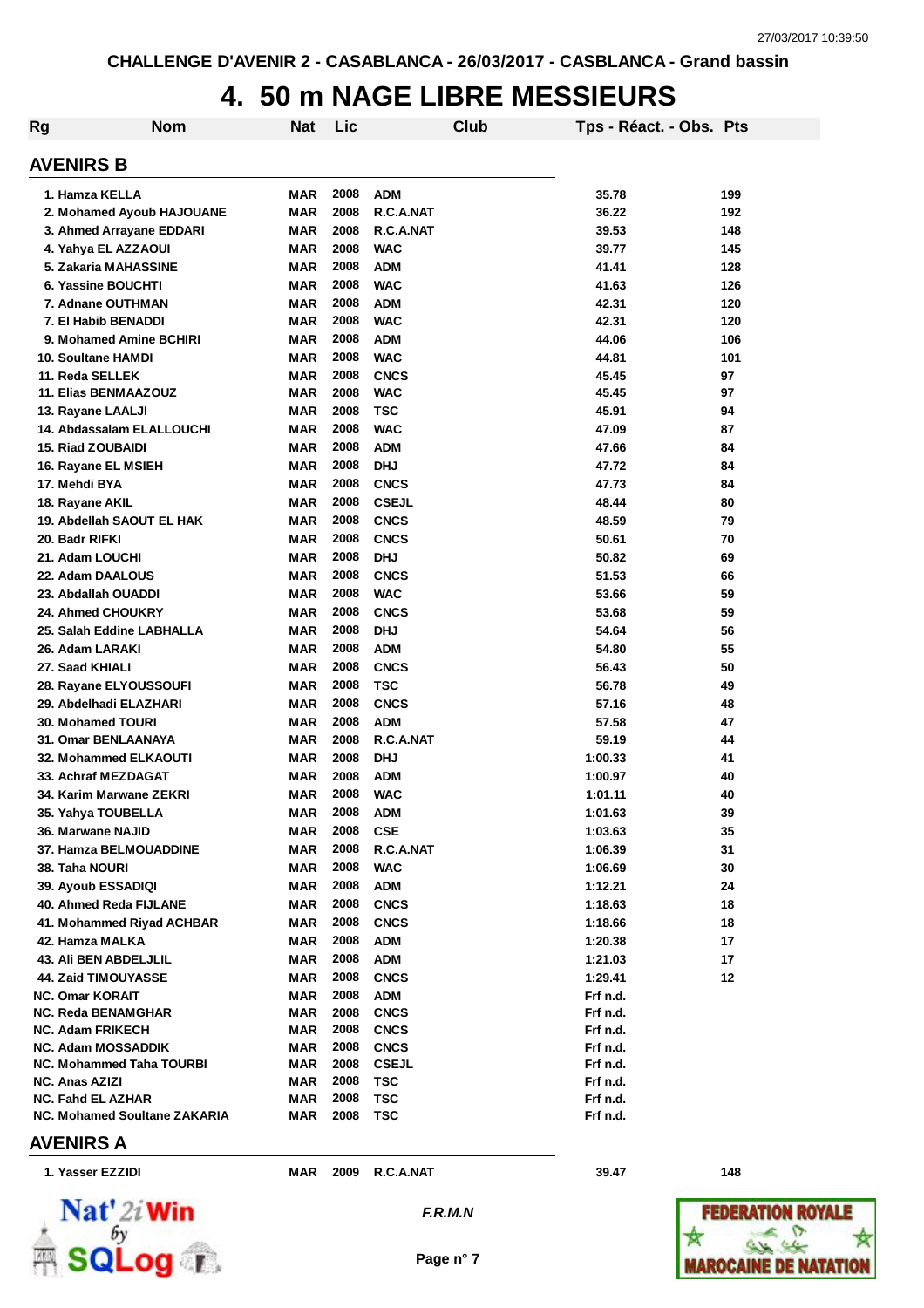### **4. 50 m NAGE LIBRE MESSIEURS**

| Rg | <b>Nom</b>                       | <b>Nat</b> | Lic  |              | Club |          | Tps - Réact. - Obs. Pts |     |
|----|----------------------------------|------------|------|--------------|------|----------|-------------------------|-----|
|    | <b>AVENIRS A</b>                 |            |      |              |      |          |                         |     |
|    | 2. Mohammed ESSADEQ              | <b>MAR</b> | 2009 | <b>CNCS</b>  |      | 44.17    |                         | 106 |
|    | 3. Anwar KOKODIL                 | <b>MAR</b> | 2009 | R.C.A.NAT    |      | 44.56    |                         | 103 |
|    | 4. Abdullah Taher SERHIR         | <b>MAR</b> | 2009 | <b>CNCS</b>  |      | 44.83    |                         | 101 |
|    | 5. Salim KHOUDRI                 | <b>MAR</b> | 2009 | <b>CCC</b>   |      | 45.57    |                         | 96  |
|    | 6. Mohamed Kamil RACHID          | <b>MAR</b> | 2009 | <b>ADM</b>   |      | 46.86    |                         | 88  |
|    | 7. Ahmed Ali NAMLY               | <b>MAR</b> | 2010 | <b>CNCS</b>  |      | 47.91    |                         | 83  |
|    | 8. Ahmed Yassine AFRIAD          | <b>MAR</b> | 2009 | <b>CSE</b>   |      | 50.09    |                         | 72  |
|    | 9. Mohamed Amine SIFALLAH        | <b>MAR</b> | 2009 | <b>WAC</b>   |      | 51.23    |                         | 68  |
|    | 9. Yasser OUAKSSIM               | <b>MAR</b> | 2009 | <b>WAC</b>   |      | 51.23    |                         | 68  |
|    | 11. Ayoyb CHBIHI EL WAHOUDI      | <b>MAR</b> | 2009 | <b>WAC</b>   |      | 52.81    |                         | 62  |
|    | 12. Adam ELMESKINI               | <b>MAR</b> | 2009 | <b>CNCS</b>  |      | 54.55    |                         | 56  |
|    | 13. Ayoub KHOURCHECH             | <b>MAR</b> | 2009 | CCC          |      | 55.49    |                         | 53  |
|    | <b>14. Mohammed Ziad KETTANI</b> | <b>MAR</b> | 2009 | <b>DHJ</b>   |      | 56.27    |                         | 51  |
|    | 14. Adam ZOUHAIRI                | <b>MAR</b> | 2009 | <b>DHJ</b>   |      | 56.27    |                         | 51  |
|    | <b>16. Ghali LAKRADI</b>         | <b>MAR</b> | 2009 | <b>TSC</b>   |      | 57.84    |                         | 47  |
|    | 17. Rayane STATI                 | <b>MAR</b> | 2010 | <b>ADM</b>   |      | 59.75    |                         | 42  |
|    | 18. Ryad Yahia M'GHARI           | <b>MAR</b> | 2010 | <b>DHJ</b>   |      | 1:03.98  |                         | 34  |
|    | <b>19. Mohamed EN NAAMANI</b>    | MAR        | 2009 | <b>CSE</b>   |      | 1:04.75  |                         | 33  |
|    | 20. Rayane KADADA                | MAR        | 2010 | <b>CNCS</b>  |      | 1:05.75  |                         | 32  |
|    | 21. Adam BCHIRI                  | MAR        | 2010 | <b>ADM</b>   |      | 1:09.13  |                         | 27  |
|    | 22. Mohammed Amine BENNASRI      | MAR        | 2009 | <b>WAC</b>   |      | 1:09.33  |                         | 27  |
|    | 23. Zayd MASSAOUI                | MAR        | 2010 | <b>CNCS</b>  |      | 1:09.77  |                         | 26  |
|    | 24. Mohamed Taha SENTISSI        | <b>MAR</b> | 2010 | <b>WAC</b>   |      | 1:10.33  |                         | 26  |
|    | 25. Mohamed Ilyas NACHIT         | MAR        | 2009 | <b>ADM</b>   |      | 1:12.40  |                         | 24  |
|    | 26. Yahya OUAHMANE               | <b>MAR</b> | 2009 | <b>CNCS</b>  |      | 1:13.37  |                         | 23  |
|    | 27. Yahya AKKAR                  | <b>MAR</b> | 2010 | <b>ADM</b>   |      | 1:13.76  |                         | 22  |
|    | 28. Sami NAJAH                   | <b>MAR</b> | 2010 | <b>CNCS</b>  |      | 1:17.70  |                         | 19  |
|    | 29. Khalil BELAAZIZE             | <b>MAR</b> | 2009 | R.C.A.NAT    |      | 1:18.32  |                         | 19  |
|    | 29. Abdellah ZOUHAIR             | MAR        | 2010 | R.C.A.NAT    |      | 1:18.32  |                         | 19  |
|    | 31. Mustapha QUARMOUCHI          | <b>MAR</b> | 2009 | <b>ADM</b>   |      | 1:22.50  |                         | 16  |
|    | 32. Mohamed Amir NOUARA          | <b>MAR</b> | 2010 | <b>ADM</b>   |      | 1:24.30  |                         | 15  |
|    | 33. Taky ELKETTANI               | <b>MAR</b> | 2009 | R.C.A.NAT    |      | 1:32.35  |                         | 11  |
|    | 34. Yanis SEDDIKI                | MAR        | 2009 | <b>CNCS</b>  |      | 1:33.00  |                         | 11  |
|    | 35. Karim OUNASER                | <b>MAR</b> | 2009 | R.C.A.NAT    |      | 1:36.69  |                         | 10  |
|    | 36. Mohamed Ali ELMASTARI        | MAR        | 2009 | <b>CNCS</b>  |      | 1:56.89  |                         | 5   |
|    | 37. Mohammed Reda CHOUAIT        | MAR        | 2009 | <b>CSEJL</b> |      | 2:07.56  |                         | 4   |
|    | <b>NC. Yahya SARS</b>            | <b>MAR</b> | 2009 | <b>ADM</b>   |      | Frf n.d. |                         |     |
|    | <b>NC. Walid GOUMARI</b>         | MAR        | 2009 | <b>CNCS</b>  |      | Frf n.d. |                         |     |
|    | NC. Mohamed Yahya BARROUK        | MAR        | 2010 | <b>CNCS</b>  |      | Frf n.d. |                         |     |
|    | <b>NC. Youssef HOUSSAINI</b>     | <b>MAR</b> | 2009 | <b>CSEJL</b> |      | Frf n.d. |                         |     |
|    | <b>NC. Ilyas CASTERS</b>         | MAR        | 2009 | R.C.A.NAT    |      | Frf n.d. |                         |     |
|    | <b>NC. Zakaria LABIED</b>        | MAR        | 2010 | R.C.A.NAT    |      | Frf n.d. |                         |     |
|    | <b>NC. Mohamed Amine BACHI</b>   | <b>MAR</b> | 2009 | <b>TSC</b>   |      | Frf n.d. |                         |     |
|    | <b>NC. Elmehdi BOUAYADI</b>      | MAR        | 2009 | <b>TSC</b>   |      | Frf n.d. |                         |     |
|    | NC. Mohamed Adam BENCHAICHA      | MAR        | 2009 | <b>CSEJL</b> |      | Abandon  |                         | 0   |
|    | <b>NC. Moad ACHDINI</b>          | <b>MAR</b> | 2009 | <b>CSEJL</b> |      | Dsq NI   |                         | 0   |
|    | NC. Mohamed Rayane WAHAB         | MAR        | 2010 | <b>CSEJL</b> |      | Dsq NI   |                         | 0   |



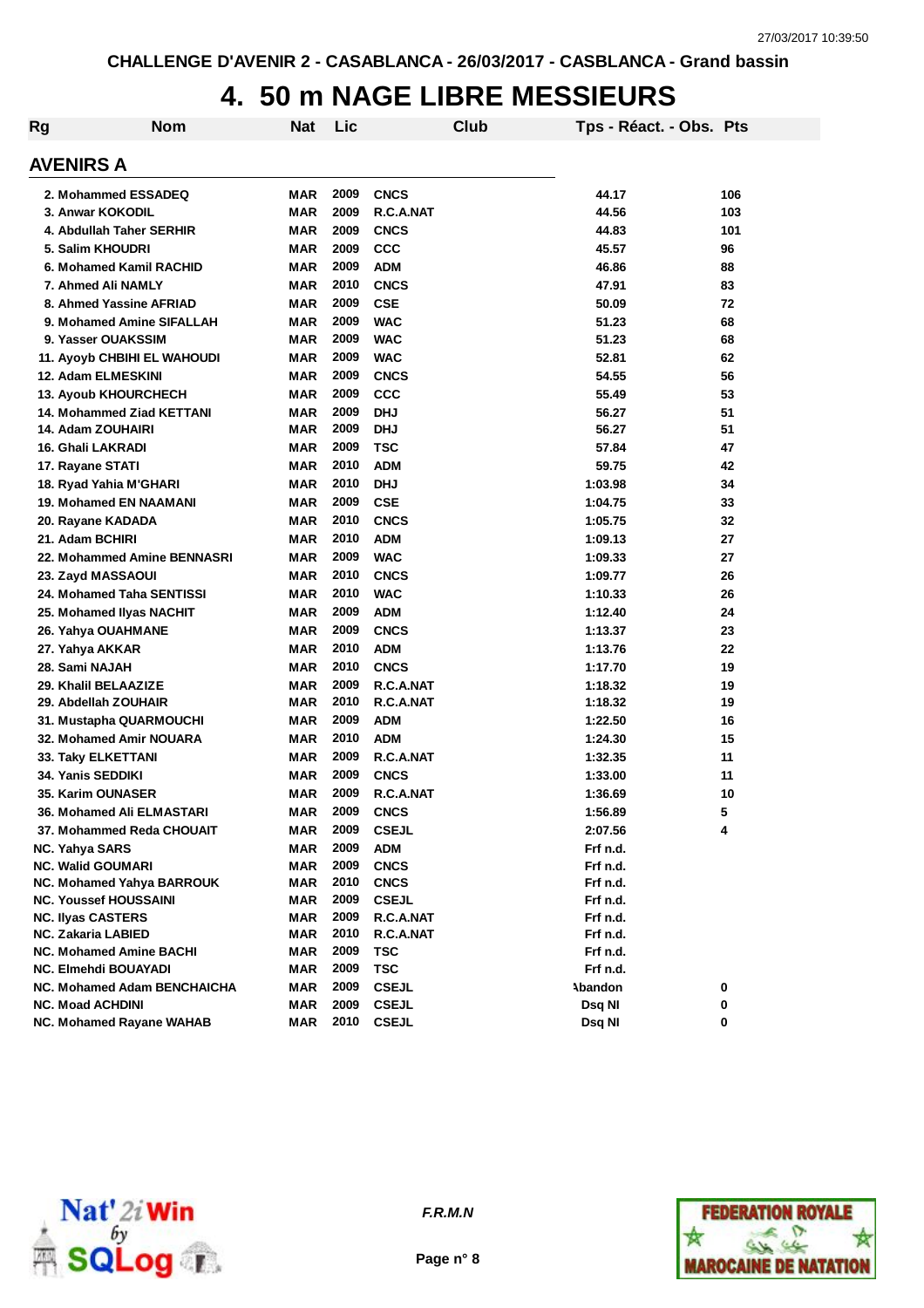### **5. 50 m PAPILLON DAMES**

| <b>Rg</b> | <b>Nom</b>                          | <b>Nat</b> | Lic  |              | <b>Club</b> | Tps - Réact. - Obs. Pts |     |
|-----------|-------------------------------------|------------|------|--------------|-------------|-------------------------|-----|
|           | <b>AVENIRS B</b>                    |            |      |              |             |                         |     |
|           | 1. Alaa AMIRI                       | <b>MAR</b> | 2008 | <b>CNCS</b>  |             | 44.60                   | 164 |
|           | 2. Rim LABYAD                       | <b>MAR</b> | 2008 | <b>CSE</b>   |             | 46.76                   | 142 |
|           | 3. Meriem NACHAT                    | <b>MAR</b> | 2008 | <b>WAC</b>   |             | 48.30                   | 129 |
|           | 4. Zineb DEFAA                      | <b>MAR</b> | 2008 | R.C.A.NAT    |             | 49.37                   | 121 |
|           | 5. Basma JALAL                      | <b>MAR</b> | 2008 | R.C.A.NAT    |             | 50.28                   | 114 |
|           | 6. Sofia MAKY                       | <b>MAR</b> | 2008 | <b>TSC</b>   |             | 50.50                   | 113 |
|           | 7. Oumnia RIDA                      | <b>MAR</b> | 2008 | <b>CNCS</b>  |             | 54.04                   | 92  |
|           | 8. Diaa BAHI                        | <b>MAR</b> | 2008 | R.C.A.NAT    |             | 55.63                   | 84  |
|           | 9. Meryem EL MANSAR                 | <b>MAR</b> | 2008 | R.C.A.NAT    |             | 57.33                   | 77  |
|           | <b>10. Ghita MOUSTAGHFIR</b>        | <b>MAR</b> | 2008 | R.C.A.NAT    |             | 1:00.19                 | 66  |
|           | 11. Sara LAANAYA                    | <b>MAR</b> | 2008 | <b>TSC</b>   |             | 1:03.53                 | 56  |
|           | 12. Alae NOUINI                     | <b>MAR</b> | 2008 | <b>CSEJL</b> |             | 1:12.22                 | 38  |
|           | 13. Imane RAJI                      | <b>MAR</b> | 2008 | R.C.A.NAT    |             | 1:15.06                 | 34  |
|           | <b>NC. Sofia SAROUF</b>             | <b>MAR</b> | 2008 | R.C.A.NAT    |             | Frf n.d.                |     |
|           | <b>NC. Rihab SERTI</b>              | <b>MAR</b> | 2008 | CCC          |             | Dsq NI                  | 0   |
|           | <b>NC. Marwa JOUNAID</b>            | <b>MAR</b> | 2008 | R.C.A.NAT    |             | Dsq NI                  | 0   |
|           | <b>AVENIRS A</b>                    |            |      |              |             |                         |     |
|           | 1. Hiba KHALLAD                     | <b>MAR</b> | 2009 | <b>TSC</b>   |             | 53.71                   | 94  |
|           | 2. Alae FENNICH                     | <b>MAR</b> | 2009 | R.C.A.NAT    |             | 1:11.34                 | 40  |
|           | 3. Maroua CHEMMAOUI                 | <b>MAR</b> | 2009 | <b>CNCS</b>  |             | 1:18.00                 | 30  |
|           | 4. Yasmine ADERRAB                  | <b>MAR</b> | 2010 | R.C.A.NAT    |             | 1:22.87                 | 25  |
|           | <b>NC. Fatimazahra DOUHA</b>        | <b>MAR</b> | 2010 | R.C.A.NAT    |             | Dsq NI                  | 0   |
|           | <b>NC. Aya FENNICH</b>              | <b>MAR</b> | 2009 | R.C.A.NAT    |             | Dsq NI                  | 0   |
|           | NC. Fatima Zahra GHILANE EL HASSANI | <b>MAR</b> | 2010 | R.C.A.NAT    |             | Dsq NI                  | 0   |
|           | <b>NC. Malak JEBRI</b>              | <b>MAR</b> | 2010 | R.C.A.NAT    |             | Dsq NI                  | 0   |
|           | <b>NC. Farah KOKODIL</b>            | <b>MAR</b> | 2010 | R.C.A.NAT    |             | Dsq NI                  | 0   |
|           | <b>NC. Fatimazahra RIDHI</b>        | <b>MAR</b> | 2009 | R.C.A.NAT    |             | Dsq NI                  | 0   |
|           | <b>NC. Ghita SLIM</b>               | <b>MAR</b> | 2009 | R.C.A.NAT    |             | Dsq NI                  | 0   |



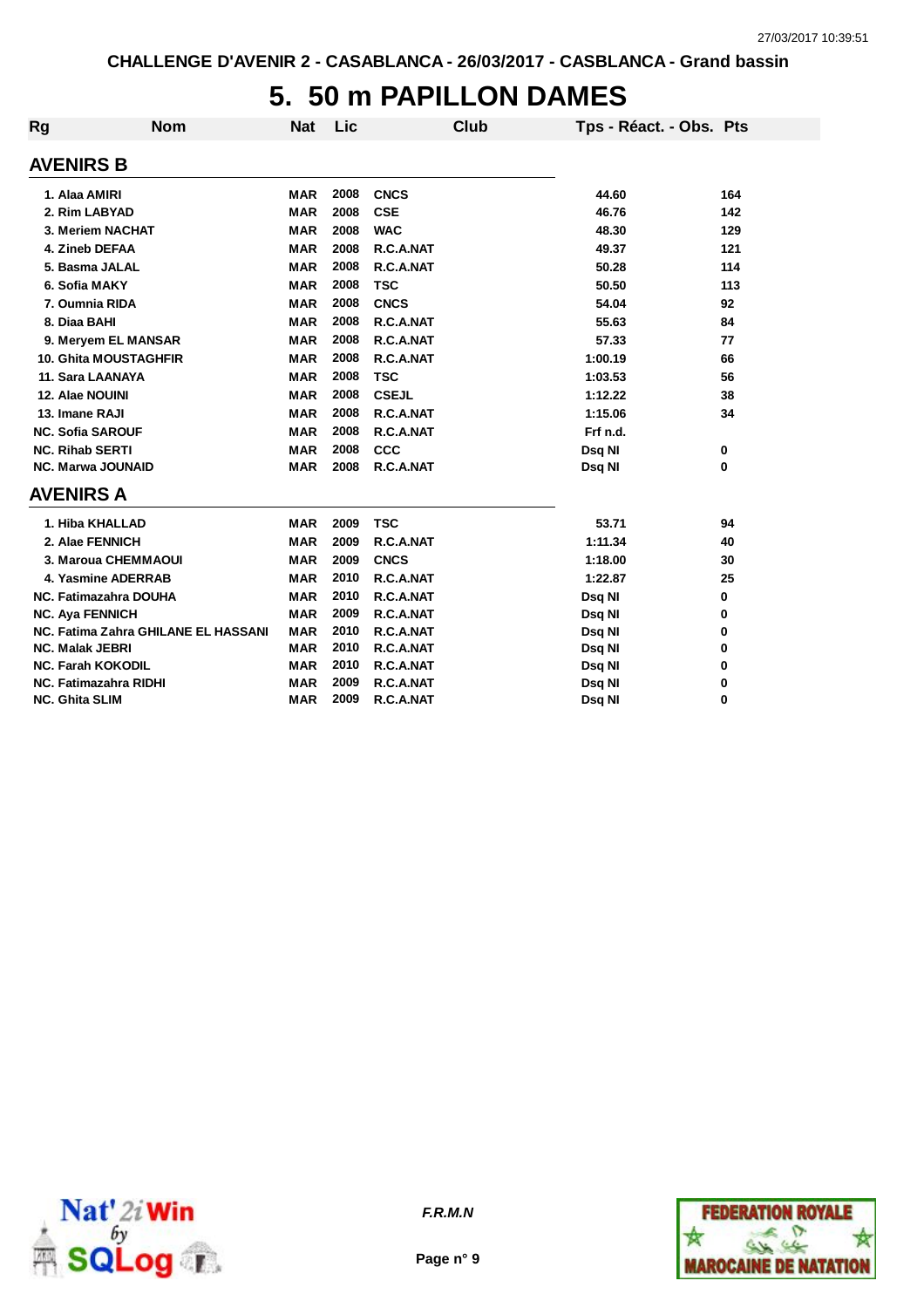## **6. 50 m PAPILLON MESSIEURS**

| Rg                     | <b>Nom</b>                                             | <b>Nat</b> | Lic  | Club                   | Tps - Réact. - Obs. Pts |        |
|------------------------|--------------------------------------------------------|------------|------|------------------------|-------------------------|--------|
| <b>AVENIRS B</b>       |                                                        |            |      |                        |                         |        |
|                        | 1. Mohamed Ayoub HAJOUANE                              | <b>MAR</b> | 2008 | R.C.A.NAT              | 44.84                   | 125    |
|                        | 2. Hamza KELLA                                         | <b>MAR</b> | 2008 | <b>ADM</b>             | 46.88                   | 109    |
|                        | 3. Ahmed Arrayane EDDARI                               | <b>MAR</b> | 2008 | R.C.A.NAT              | 49.03                   | 95     |
|                        | 4. Mohammed Rayane LYAMANI                             | <b>MAR</b> | 2008 | <b>WAC</b>             | 50.50                   | 87     |
|                        | 5. Yahya EL AZZAOUI                                    | <b>MAR</b> | 2008 | <b>WAC</b>             | 52.73                   | 76     |
|                        | 6. Abderrahmane LABHAIRI                               | <b>MAR</b> | 2008 | <b>CNCS</b>            | 52.91                   | 76     |
|                        | 7. Zakaria MAHASSINE                                   | <b>MAR</b> | 2008 | <b>ADM</b>             | 55.11                   | 67     |
|                        | 8. Ilyass ESSAYEH                                      | <b>MAR</b> | 2008 | <b>CNCS</b>            | 59.66                   | 53     |
|                        | 9. Mohamed Amine BCHIRI                                | <b>MAR</b> | 2008 | <b>ADM</b>             | 1:05.75                 | 39     |
|                        | 10. Reda SELLEK                                        | <b>MAR</b> | 2008 | <b>CNCS</b>            |                         |        |
|                        |                                                        | <b>MAR</b> | 2008 |                        | 1:11.83                 | 30     |
|                        | <b>NC. Hamza BELMOUADDINE</b>                          | <b>MAR</b> | 2008 | R.C.A.NAT              | Dsq NI                  | 0      |
|                        | <b>NC. Omar BENLAANAYA</b><br><b>NC. Zakaria KASMI</b> | <b>MAR</b> | 2008 | R.C.A.NAT<br>R.C.A.NAT | Dsq NI                  | 0<br>0 |
|                        | <b>NC. Mohammed Amine KDIDER</b>                       | <b>MAR</b> | 2008 | R.C.A.NAT              | Dsq NI<br>Dsq NI        | 0      |
|                        | <b>NC. Taha MAAROUFI</b>                               | <b>MAR</b> | 2008 | <b>WAC</b>             | Dsq NI                  | 0      |
| <b>AVENIRS A</b>       |                                                        |            |      |                        |                         |        |
|                        |                                                        |            |      |                        |                         |        |
|                        | 1. Yasser EZZIDI                                       | <b>MAR</b> | 2009 | R.C.A.NAT              | 45.56                   | 119    |
|                        | 2. Mohamed Kamil RACHID                                | <b>MAR</b> | 2009 | <b>ADM</b>             | 56.89                   | 61     |
|                        | 3. Anwar KOKODIL                                       | <b>MAR</b> | 2009 | R.C.A.NAT              | 58.79                   | 55     |
|                        | 4. Mohamed Adam DAHO                                   | <b>MAR</b> | 2009 | <b>CNCS</b>            | 59.60                   | 53     |
|                        | 5. Abdullah Taher SERHIR                               | <b>MAR</b> | 2009 | <b>CNCS</b>            | 1:04.55                 | 41     |
|                        | 6. Mohammed ESSADEQ                                    | <b>MAR</b> | 2009 | <b>CNCS</b>            | 1:05.45                 | 40     |
| <b>NC. Hamza LOUZI</b> |                                                        | <b>MAR</b> | 2009 | R.C.A.NAT              | Frf n.d.                |        |
|                        | <b>NC. Salim KHOUDRI</b>                               | <b>MAR</b> | 2009 | <b>CCC</b>             | Dsq NI                  | 0      |
|                        | <b>NC. Taky ELKETTANI</b>                              | <b>MAR</b> | 2009 | R.C.A.NAT              | Dsq NI                  | 0      |
|                        | <b>NC. Abdellah ZOUHAIR</b>                            | <b>MAR</b> | 2010 | R.C.A.NAT              | Dsg NI                  | 0      |



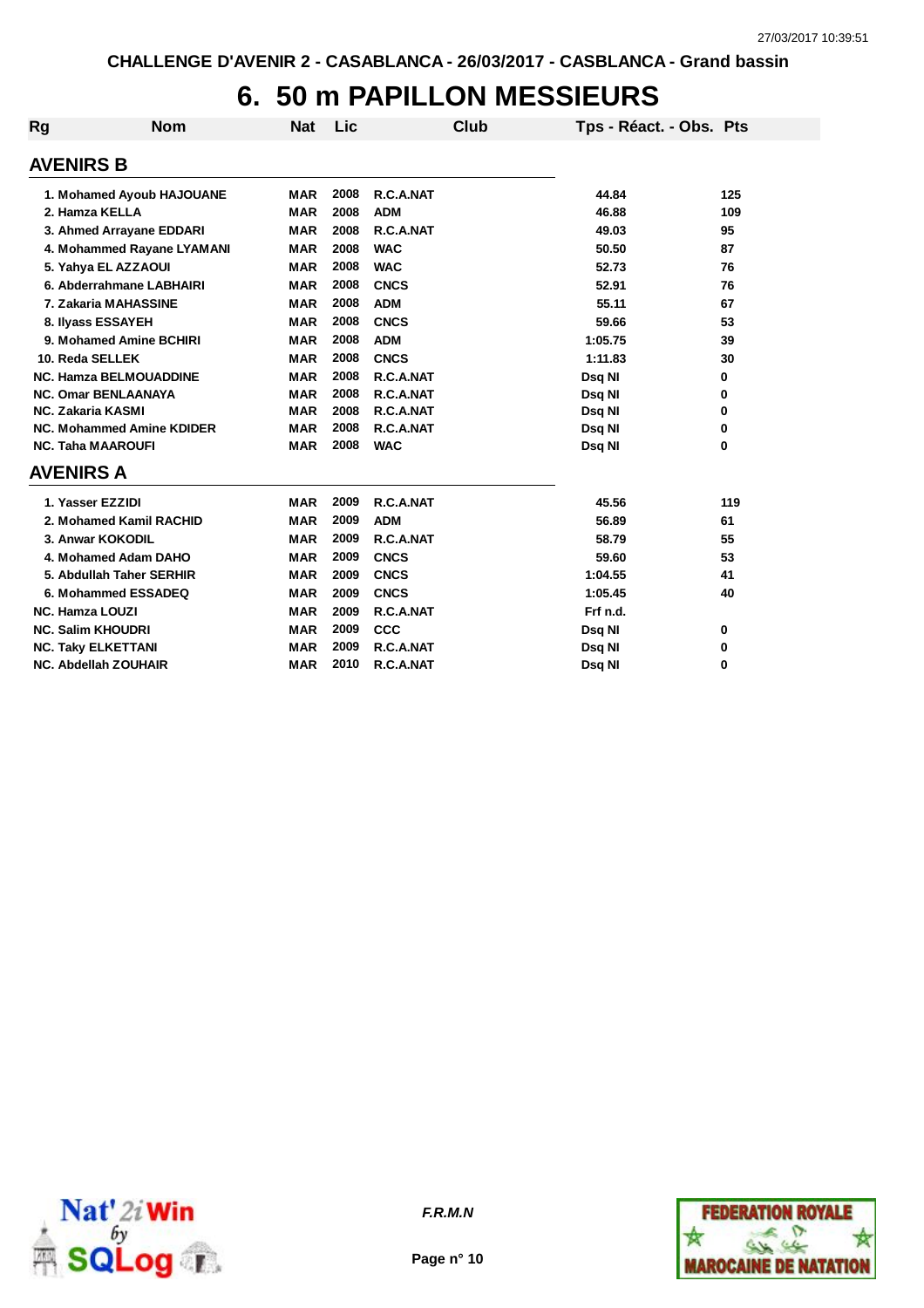### **7. 4 x 50 m 4 NAGES DAMES**

| <b>Rg</b> | <b>Nom</b>                  | <b>Nat</b>               | Lic          |                        | <b>Club</b> | Tps - Réact. - Obs. Pts |            |
|-----------|-----------------------------|--------------------------|--------------|------------------------|-------------|-------------------------|------------|
|           | <b>AVENIRS B</b>            |                          |              |                        |             |                         |            |
|           | 1. Zineb DEFAA<br>Diaa BAHI | <b>MAR</b><br><b>MAR</b> | 2008<br>2008 | R.C.A.NAT<br>R.C.A.NAT |             | 3:14.41                 | 172<br>172 |
|           | <b>Basma JALAL</b>          | MAR                      | 2008         | R.C.A.NAT              |             |                         | 172        |
|           | <b>Ghita MOUSTAGHFIR</b>    | <b>MAR</b>               | 2008         | R.C.A.NAT              |             |                         | 172        |
|           | 2. Soraya EL GHOURARI       | <b>MAR</b>               | 2008         | <b>CNCS</b>            |             | 3:17.90                 | 163        |
|           | <b>Oumnia RIDA</b>          | <b>MAR</b>               | 2008         | <b>CNCS</b>            |             |                         | 163        |
|           | Alaa AMIRI                  | <b>MAR</b>               | 2008         | <b>CNCS</b>            |             |                         | 163        |
|           | <b>Leila CHEDDADI</b>       | <b>MAR</b>               | 2008         | <b>CNCS</b>            |             |                         | 163        |
|           | 3. Marwa KOUNIA             | <b>MAR</b>               | 2008         | <b>CSE</b>             |             | 4:09.32                 | 81         |
|           | <b>Sara BENBRAHIM</b>       | <b>MAR</b>               | 2008         | <b>CSE</b>             |             |                         | 81         |
|           | <b>Rim LABYAD</b>           | <b>MAR</b>               | 2008         | <b>CSE</b>             |             |                         | 81         |
|           | <b>Ghita BENHAMOU</b>       | <b>MAR</b>               | 2008         | <b>CSE</b>             |             |                         | 81         |
|           | <b>NC. Malak BARAKAT</b>    | <b>MAR</b>               | 2008         | <b>ADM</b>             |             | Frf n.d.                |            |
|           | <b>Islam NADIF</b>          | <b>MAR</b>               | 2008         | <b>ADM</b>             |             |                         |            |
|           | <b>Nada SABBAGH</b>         | <b>MAR</b>               | 2008         | <b>ADM</b>             |             |                         |            |
|           | Samia Khadija SEKHRA        | <b>MAR</b>               | 2008         | <b>ADM</b>             |             |                         |            |
|           | <b>NC. Sara LAANAYA</b>     | MAR                      | 2008         | <b>TSC</b>             |             | Frf n.d.                |            |
|           | <b>Hiba KHALLAD</b>         | <b>MAR</b>               | 2009         | <b>TSC</b>             |             |                         |            |
|           | <b>Sofia MAKY</b>           | <b>MAR</b>               | 2008         | <b>TSC</b>             |             |                         |            |
|           | Hajar KASSI                 | <b>MAR</b>               | 2009         | <b>TSC</b>             |             |                         |            |
|           | <b>NC. Marwa RACHDY</b>     | <b>MAR</b>               | 2008         | <b>WAC</b>             |             | Dsq NI                  | 0          |
|           | <b>Dounia EL MOUNTABIH</b>  | <b>MAR</b>               | 2008         | <b>WAC</b>             |             |                         | 0          |
|           | <b>Meriem NACHAT</b>        | <b>MAR</b>               | 2008         | <b>WAC</b>             |             |                         | 0          |
|           | <b>Salma GRIMAL</b>         | <b>MAR</b>               | 2008         | <b>WAC</b>             |             |                         | 0          |
|           | <b>AVENIRS A</b>            |                          |              |                        |             |                         |            |
|           | 1. Selma BELLALI            | <b>MAR</b>               | 2009         | <b>CNCS</b>            |             | 4:35.61                 | 60         |
|           | <b>Zineb SABIR</b>          | <b>MAR</b>               | 2010         | <b>CNCS</b>            |             |                         | 60         |
|           | Aya GUEJAJ                  | <b>MAR</b>               | 2009         | <b>CNCS</b>            |             |                         | 60         |
|           | <b>Ghita RIDA</b>           | <b>MAR</b>               | 2010         | <b>CNCS</b>            |             |                         | 60         |
|           | <b>NC. Hiba ENNHAILI</b>    | <b>MAR</b>               | 2009         | <b>WAC</b>             |             | Dsq NI                  | 0          |
|           | <b>Lina MAAROUFI</b>        | <b>MAR</b>               | 2010         | <b>WAC</b>             |             |                         | 0          |
|           | <b>Tiwinas BELHOCINE</b>    | <b>MAR</b>               | 2009         | <b>WAC</b>             |             |                         | 0          |
|           | <b>Kenza ABDALLAH</b>       | <b>MAR</b>               | 2009         | <b>WAC</b>             |             |                         | 0          |
|           | <b>NC. Ghita SLIM</b>       | <b>MAR</b>               | 2009         | R.C.A.NAT              |             | Dsq NI                  | 0          |
|           | <b>Farah KOKODIL</b>        | <b>MAR</b>               | 2010         | R.C.A.NAT              |             |                         | 0          |
|           | <b>Aya FENNICH</b>          | <b>MAR</b>               | 2009         | R.C.A.NAT              |             |                         | 0          |
|           | <b>Alae FENNICH</b>         | <b>MAR</b>               | 2009         | R.C.A.NAT              |             |                         | 0          |